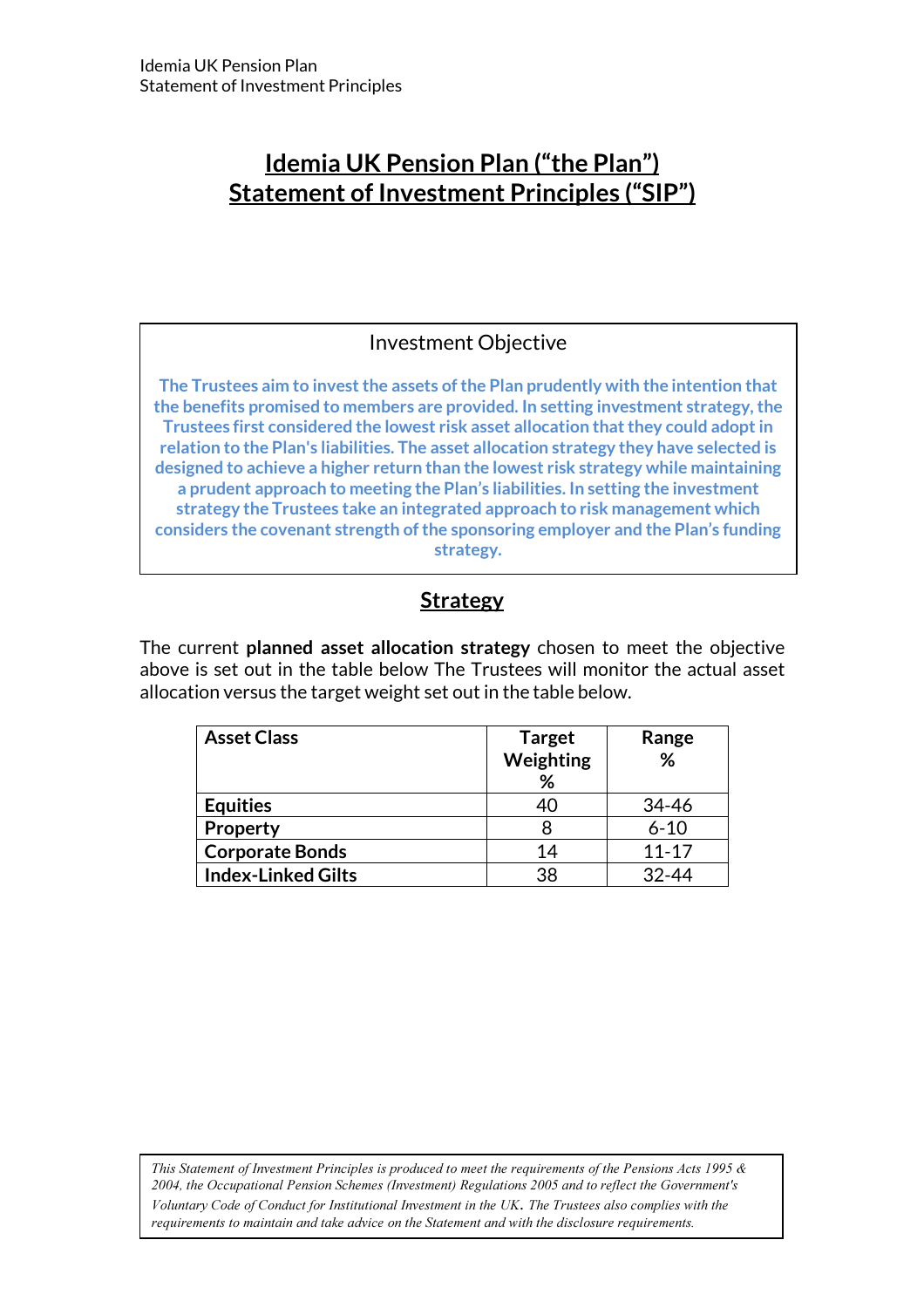The planned asset allocation strategy was determined with regard to the actuarial characteristics of the Plan, in particular the strength of the funding position and the liability profile. The Trustees' policy is to make the assumption that equities will outperform gilts over the long term. However, the Trustees recognise the potential volatility in equity returns, particularly relative to the Plan's liabilities. When choosing the Plan's planned asset allocation strategy, the Trustees considered written advice from its investment advisers and, in doing so, addressed the following:

- The need to consider a full range of asset classes.
- The risks and rewards of a range of alternative asset allocation strategies.
- The suitability of each asset class.
- The need for appropriate diversification.

In addition, the Trustees also consulted with the Employer when setting this strategy.

## Risk Measurement and Management

The Trustees maintain a 'Statement of Funding Principles' which specifies that the funding objective is to have sufficient assets so as to make provision for 100% of the Plan's liabilities as determined by an actuarial calculation.

The Trustees recognise that the key risk to the Plan is that it has insufficient assets to make provisions for 100% of its liabilities ("funding risk"). The Trustees have identified a number of risks which have the potential to cause a deterioration in the Plan's funding level and therefore contribute to funding risk. These are as follows:

- The risk of a significant difference in the sensitivity of asset and liability values to changes in financial and demographic factors ("mismatching risk"). The Trustees and their advisers considered this mismatching risk when setting the investment strategy.
- The risk of a shortfall of liquid assets relative to the Plan's immediate liabilities ("cash flow risk"). The Trustees and their advisers will manage the Plan's cash flows, taking into account the timing of future payments in order to minimise the probability that this occurs.
- The failure by the fund managers to achieve the rate of investment return assumed by the Trustees ("manager risk"). This risk is considered by the Trustees and their advisers, both upon the initial appointment of the fund managers and on an ongoing basis thereafter.
- The failure to spread investment risk ("risk of lack of diversification"). The Trustees and their advisers considered this risk when setting the Plan's investment strategy.
- The possibility of failure of the Plan's sponsoring employer ("covenant risk"). The Trustees and their advisers considered this risk when setting the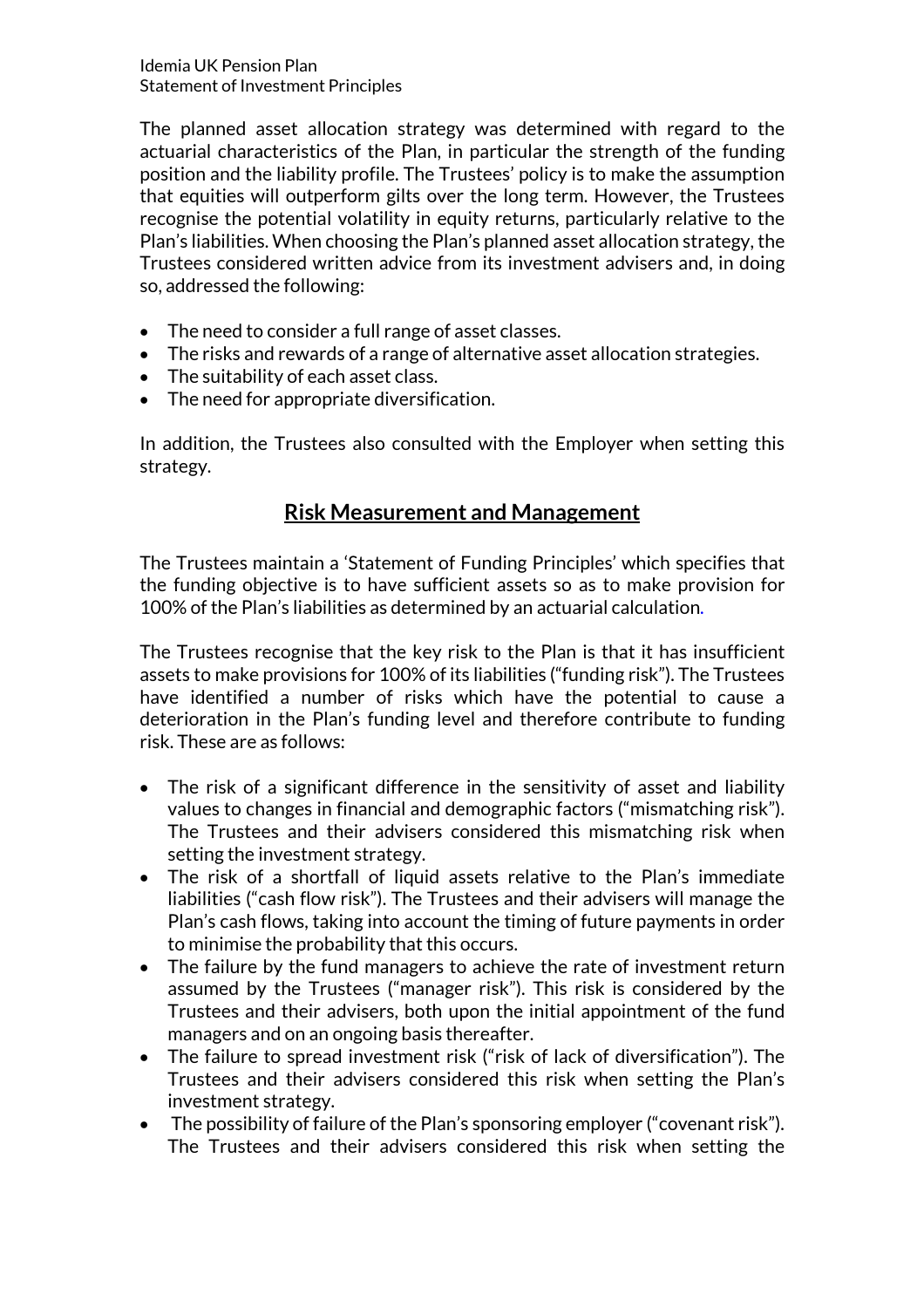investment strategy and consulted with the sponsoring employer as to the suitability of the proposed strategy.

- The risk of fraud, poor advice or acts of negligence ("operational risk"). The Trustees have sought to minimise such risk by ensuring that all advisers and third party service providers are suitably qualified and experienced and that suitable liability and compensation clauses are included in all contracts for professional services received.
- The risk that environmental, social and governance factors can impact future returns ("risk of ESG factors"). The Trustees acknowledge that ESG factors can have a financially material impact on the future returns on its investments and the Trustees' actions to mitigate these is detailed later in this document.

Due to the complex and interrelated nature of these risks, the Trustees consider the majority of these risks in a qualitative rather than quantitative manner as part of each formal investment strategy review (normally triennially). Some of these risks may also be modelled explicitly during the course of such reviews.

The Trustees' policy is to monitor, where possible, the risks annually. The Trustees receives reports showing:

- Performance of individual fund managers versus their respective targets.
- Any significant issues with the fund managers that may impact their ability to meet the performance targets set by the Trustees.

## Implementation

Kerr Henderson (Consultants & Actuaries) Limited has been selected as investment adviser to the Trustees. They operate under an agreement to provide a service which ensures the Trustees are fully briefed to take decisions themselves and to monitor those they delegate. Kerr Henderson (Consultants & Actuaries) Limited are paid an agreed annual fee which includes services required on a regular basis. Some one-off projects fall outside the annual fee and the fees for these are negotiated separately. This structure has been chosen to ensure that cost-effective, independent advice is received.

The fund manager structure and investment objectives for each fund manager are as follows:

| <b>Fund Name</b>                                   | <b>Benchmark</b> | <b>Description</b>                                                                                                                      |
|----------------------------------------------------|------------------|-----------------------------------------------------------------------------------------------------------------------------------------|
| <b>Bonds</b>                                       |                  |                                                                                                                                         |
| M&G<br>Dated<br>Long<br><b>Corporate Bond fund</b> | 14%              | To outperform the iBoxx Sterling<br>Over 15 Years Non-Gilts Index<br>by 0.80% per annum gross of<br>fees on a rolling three year basis. |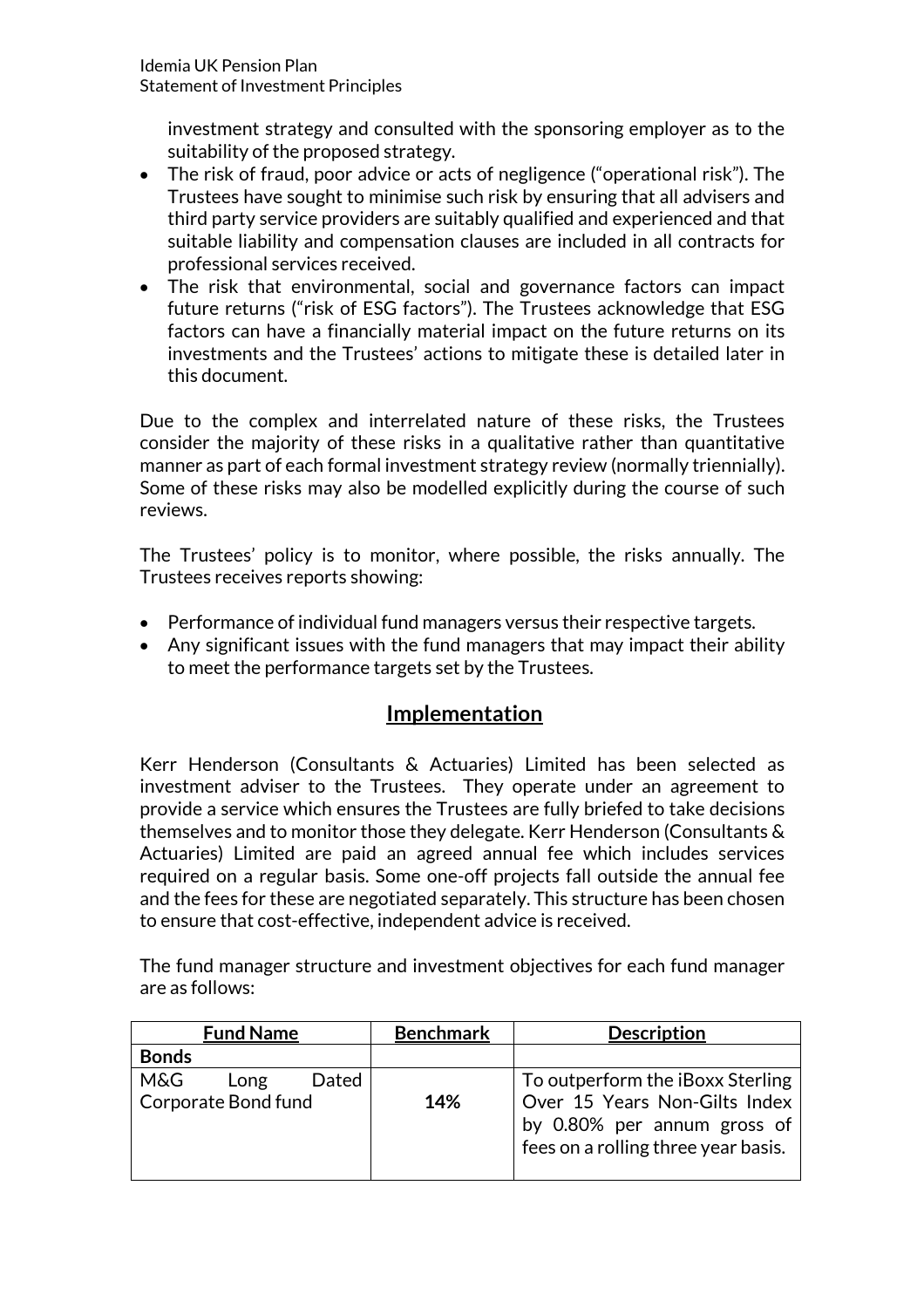| <b>Equities</b>                                                        |     |                                                                                                                                                         |  |
|------------------------------------------------------------------------|-----|---------------------------------------------------------------------------------------------------------------------------------------------------------|--|
| LGIM All World Equity<br>Index                                         | 40% | To track the performance of the<br>FTSE All World Index                                                                                                 |  |
| <b>MFS Global Equity Fund</b>                                          |     | To outperform the MSCI AC<br>World Index.                                                                                                               |  |
| <b>Gilts</b>                                                           | 38% |                                                                                                                                                         |  |
| Legal & General<br>2068<br>Index-Linked Gilt                           |     | To track the performance of the<br>2068 Index-linked Gilt                                                                                               |  |
| <b>Property</b>                                                        |     |                                                                                                                                                         |  |
| <b>M&amp;G Pooled Pensions UK</b><br><b>Property Fund (Prudential)</b> | 8%  | To outperform the IPD<br><b>UK</b><br>Property<br>All<br>Pooled<br>Fund<br>Balanced Index by over 0.5% per<br>annum over rolling three year<br>periods. |  |

The Trustees have delegated all day-to-day decisions about the investments that fall within each mandate to the relevant fund manager through a written contract. When choosing investments, the Trustees and the fund managers (to the extent delegated) are required to have regard to the criteria for investment set out in the Occupational Pension Schemes (Investment) Regulations 2005 (regulation 4). The managers' duties also include:

- Taking into account social, environmental or ethical considerations in the selection, retention and realisation of investments.
- Voting and corporate governance in relation to the Plan's assets.

### Voting activity

The Trustees review the statements of corporate governance issued by their fund manager and monitor voting activity regularly.

The Trustees' policy is to invest in pooled investment vehicles. It is the Investment Manager that is responsible for the exercise of rights (including voting rights) attaching to these investments.

The Trustees' policy in relation to any rights (including voting rights) attaching to its investments is to exercise those rights to protect the value of the Plan's interests in the investments, having regard to appropriate advice. The Trustees expect the Investment Manager to engage with investee companies (and other relevant persons including, but not limited to, investment managers, issuers/other holders of debt and equity and other stakeholders) on aspects such as performance, strategy, capital structure, management of actual or potential conflicts of interest, risks, corporate governance, social and environmental issues concerning the Trustees' investments. The Trustees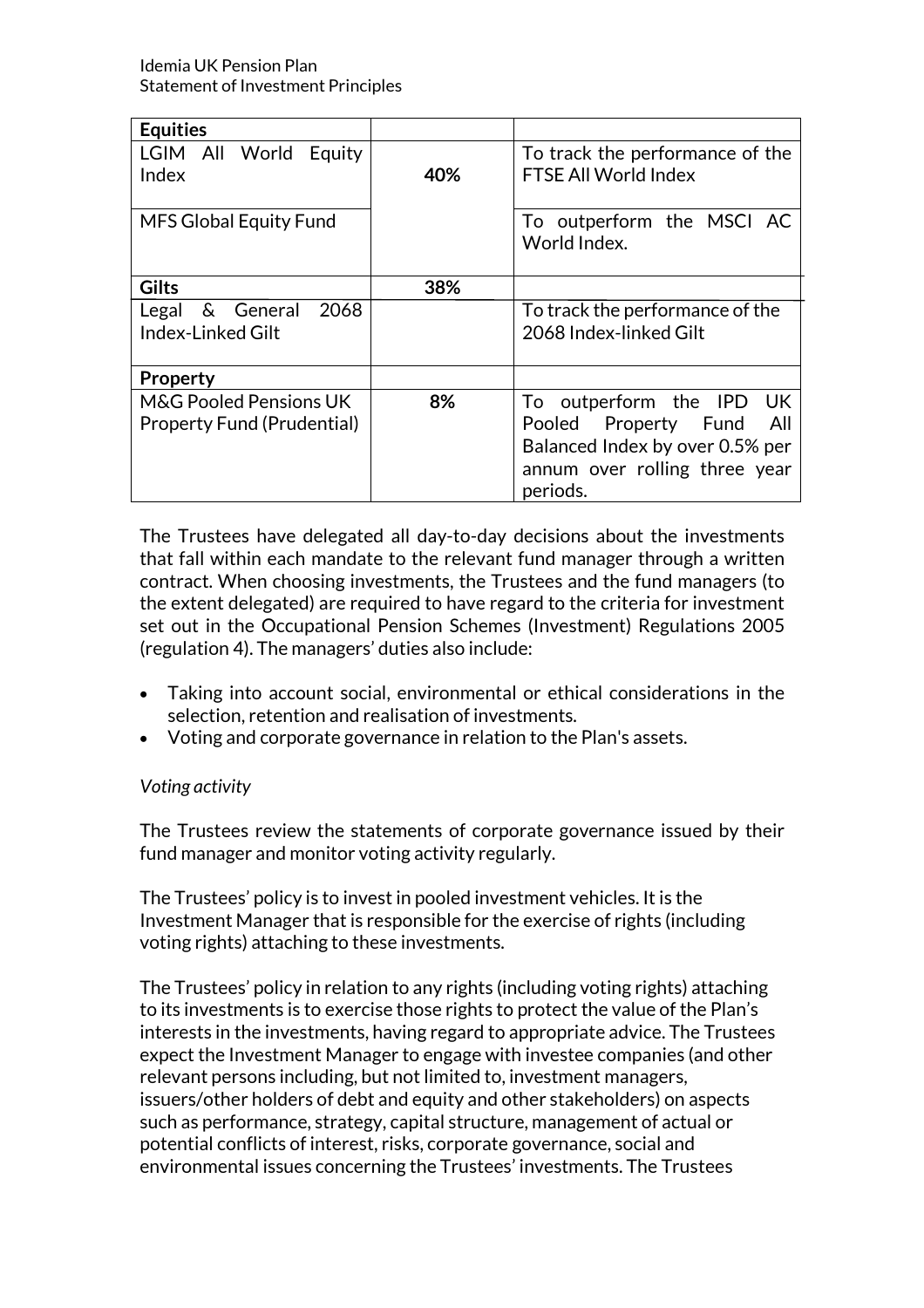believe that such engagement will protect and enhance the long-term value of its investments.

#### ESG policy

The Trustees' policy towards financially material considerations (including, but not limited to, environmental, social and governance considerations, including climate change) is to monitor the investment manager to whom they delegate this function through investment in pooled index-tracking funds. The Investment Manager produces regular reports on their engagement with companies on environmental, social and governance considerations.

The Trustees recognise the importance of ESG factors on long term investment performance and both immediate and future downside risks. The Trustees have set an appropriate monitoring framework to ensure the Plan's Investment Manager is regularly reviewed. The monitoring framework is intended to promote greater transparency and improved understanding of the reasons behind performance trends and key risk exposures. The Trustees recognise the importance of regular monitoring of the Investment Manager's performance, remuneration and compliance against ESG policy to ensure that the Plan's assets are being managed appropriately. Regular monitoring and communication with the Investment Manager, with specific reference to ESG factors, will incentivise the Plan's Investment Manager to assess and improve the medium to long-term performance of investee companies, both financial and non-financial.

In addition to performance measures, the Trustees will review the engagement activity of the Investment Manager to ensure that active engagement is taking place where possible to influence positive change in relation to ESG factors within investee companies. The Trustees will also monitor the voting activity of the Investment Manager to ensure votes are being used and are aligned to their views on ESG.

The remuneration of the investment manager is not directly linked to performance, given the absence of performance related fees, or to ESG practices. However, the Trustees will review and replace the investment manager if net of fees investment performance, risk characteristics and ESG practices are not in line with the Trustees' expectations and views.

If the Trustees believe that the Plan's Investment Manager is no longer acting in accordance with the Trustees' policies, including those regarding ESG and engagement with investee organisations to assess and improve their medium to long-term financial and non-financial performance, the Trustees will take the following steps:

• engage with the Investment Manager in the first instance, in an attempt to influence its policies on ESG and stewardship; and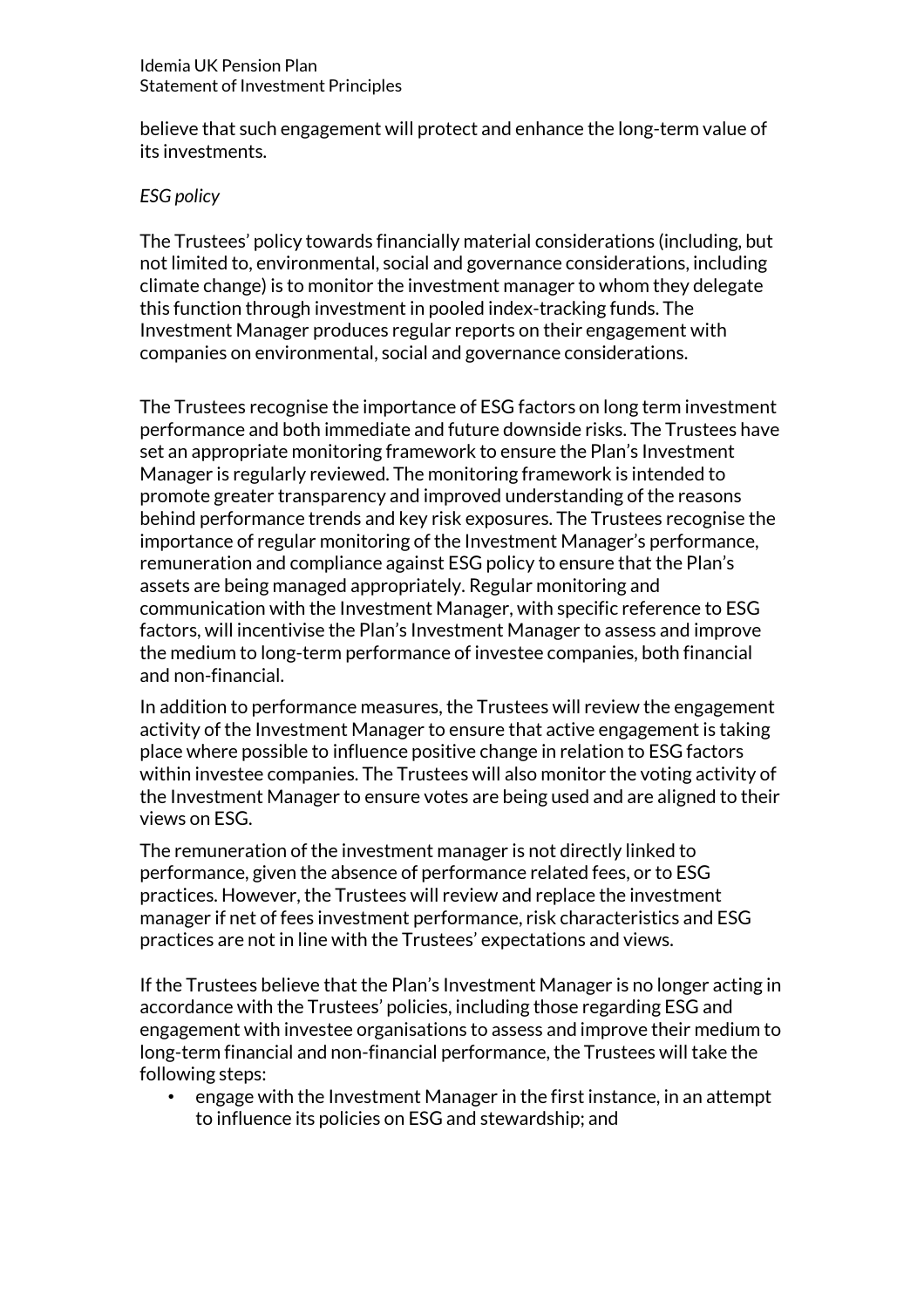Idemia UK Pension Plan Statement of Investment Principles

> • if necessary, look to appoint a replacement Investment Manager or managers which are more closely aligned with the Trustee's policies and views.

The Trustees believe that these steps will incentivise the investment manager to align its actions with the Trustees' policies and also for it to act responsibly.

The Trustees, with guidance from Kerr Henderson (Consultants and Actuaries) Limited, have chosen to invest in open-ended pooled funds. For these funds, the Trustees' policy is to enter arrangements with no fixed end date. However, the Trustees will seek to enter arrangements where it has the power to terminate these in line with the liquidity of the underlying assets and as agreed in the mandate. The Plan's open-ended investments are weekly dealt (and for the property fund, monthly dealt). The Trustees will determine whether to terminate such arrangements on an ongoing basis through its regular monitoring of the Investment Manager's performance against objectives. The Trustees may also elect to terminate the arrangement with the Investment Manager when performing ongoing reviews of the suitability of the Plan's asset allocation over time.

Non-financial matters are not taken directly into account in the selection, retention and realisation of investments due to the relative size of the Plan assets, the time and resources available to the Trustees and the fact that assets are mainly invested in index-tracking funds. Non-financial matters include the views of the members and beneficiaries, including their ethical views in relation to the social and environmental impact on their present and future quality of life.

# **GOVERNANCE**

The Trustees are responsible for the investment of the Plan's assets. The Trustees take some decisions themselves and delegate others. When deciding which decisions to take themselves and which to delegate, the Trustees have taken into account whether they have the appropriate training and expert advice in order to take an informed decision. The Trustees have established the following decision making structure:

#### **Trustees**

- Monitor actual returns versus Plan investment objective.
- Set structures and processes for carrying out its role.
	- Select and monitor planned asset allocation strategy, including ESG considerations and implementation.
- Select and review direct investments (see below).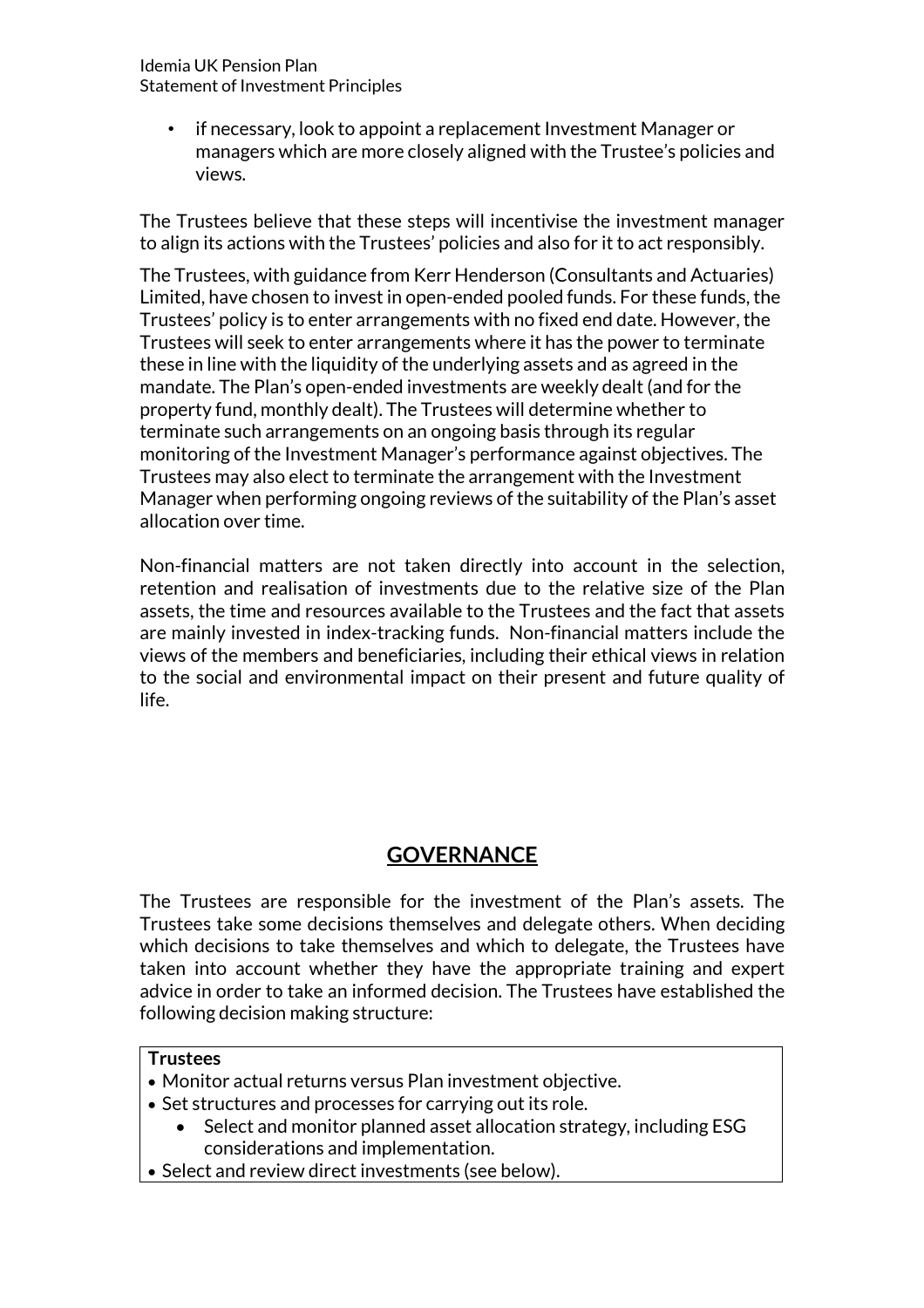#### Investment Adviser

- Advise on all aspects of the investment of the Plan assets, including implementation.
- Advise on this statement.
- Provide required training.

#### Fund Managers

- Operate within the terms of this statement and their written contracts.
- Select individual investments with regard to their suitability and diversification.
- Advise Trustee on suitability of the indices in its benchmark.
- Is responsible for the stewardship of underlying investments

The Pensions Act 1995 distinguishes between investments where the management is delegated to a fund manager under a written contract and those where a product is purchased directly, eg the purchase of an insurance policy or units in a pooled vehicle. The latter are known as direct investments.

The Trustees' policy is to review their direct investments and to obtain written advice about them at regular intervals. These include vehicles available for members' AVCs. When deciding whether or not to make any new direct investments the Trustees will obtain written advice and consider whether future decisions about those investments should be delegated to the fund managers.

The written advice will consider the issues set out in the Occupational Pension Schemes (Investment) Regulations 2005 and the principles contained in this statement. The regulations require all investments to be considered by the Trustees (or, to the extent delegated, by the fund managers) against the following criteria: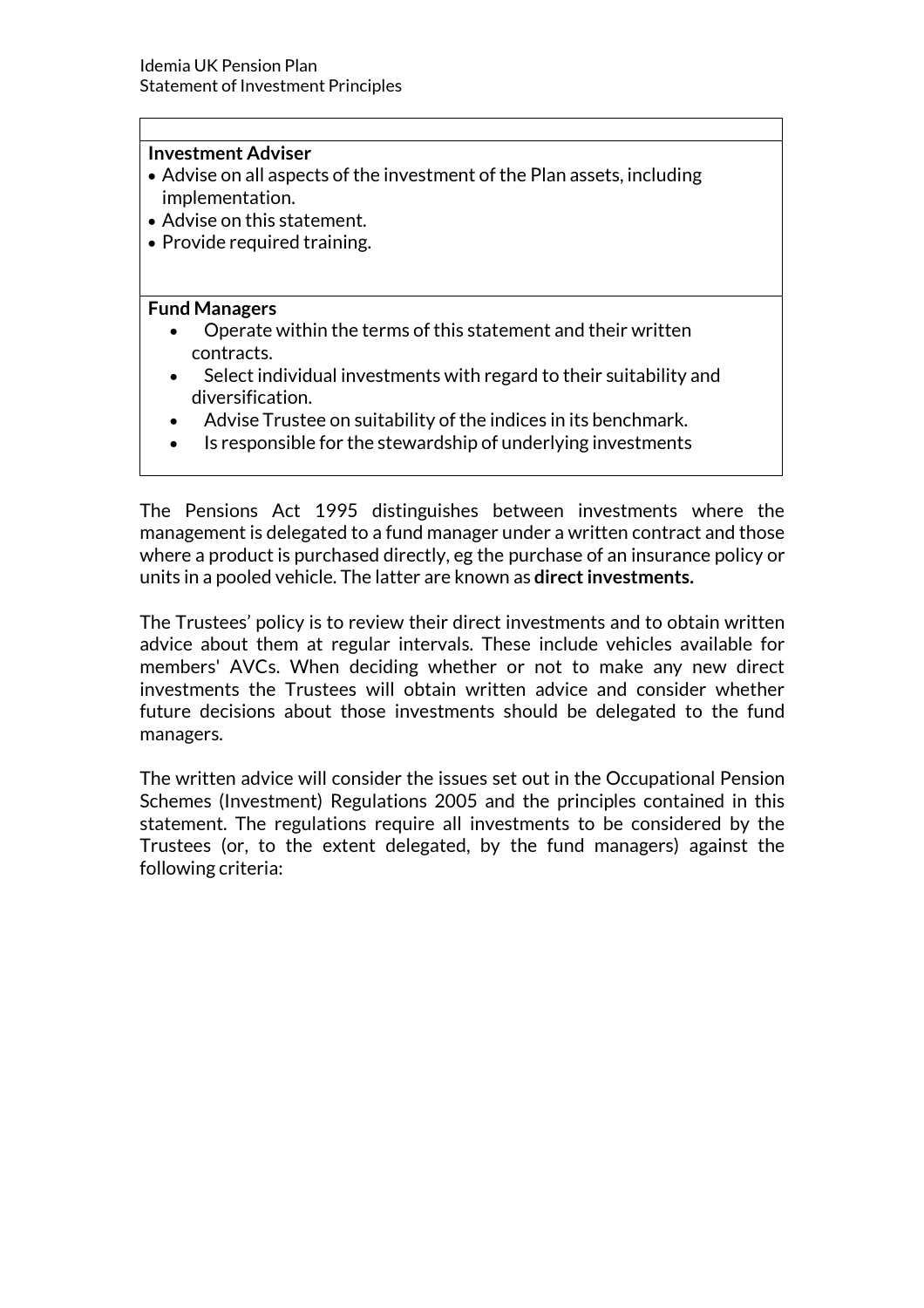Idemia UK Pension Plan Statement of Investment Principles

- The best interests of the members and beneficiaries
- Security
- Quality
- Liquidity
- Profitability
- Nature and duration of liabilities
- Tradability on regulated markets
- Diversification
- Use of derivatives

The Trustees' investment adviser has the knowledge and experience required under the Pensions Act 1995.

The Trustees expect the fund managers to manage the assets delegated to them under the terms of their respective contracts and to give effect to the principles in this statement so far as is reasonably practicable.

Fund managers are remunerated on an ad valorem basis. The level of remuneration paid to the fund manager is reviewed regularly by the Trustees against market rates in the context of the Plan's size and complexity to ensure the fund manager's interests are aligned with those of the Plan.

In addition, fund managers pay commissions to third parties on many trades they undertake in the management of the assets and also incur other ad hoc costs. The Trustees receive statements from the fund manager setting out these costs and review them regularly with advice from their investment adviser. This is to ensure that the costs incurred are commensurate with the goods and services received.

The fund managers have appointed custodians for their pooled investments. The custodians are responsible for the safekeeping of the assets held by these vehicles and perform the administrative duties attached, such as the collection of interest and dividends and dealing with corporate actions.

The Trustees also review additional investment management costs and charges (including portfolio turnover costs) on a regular basis, and on the selection of any mandate, to ensure that they are appropriate and competitive for the service being provided. The Trustees monitor the portfolio turnover in the context of what the Trustees believe to be reasonable given the nature of each mandate. By also monitoring performance and associated costs, the Investment Manager is incentivised to consider the impact of portfolio turnover on investment performance.